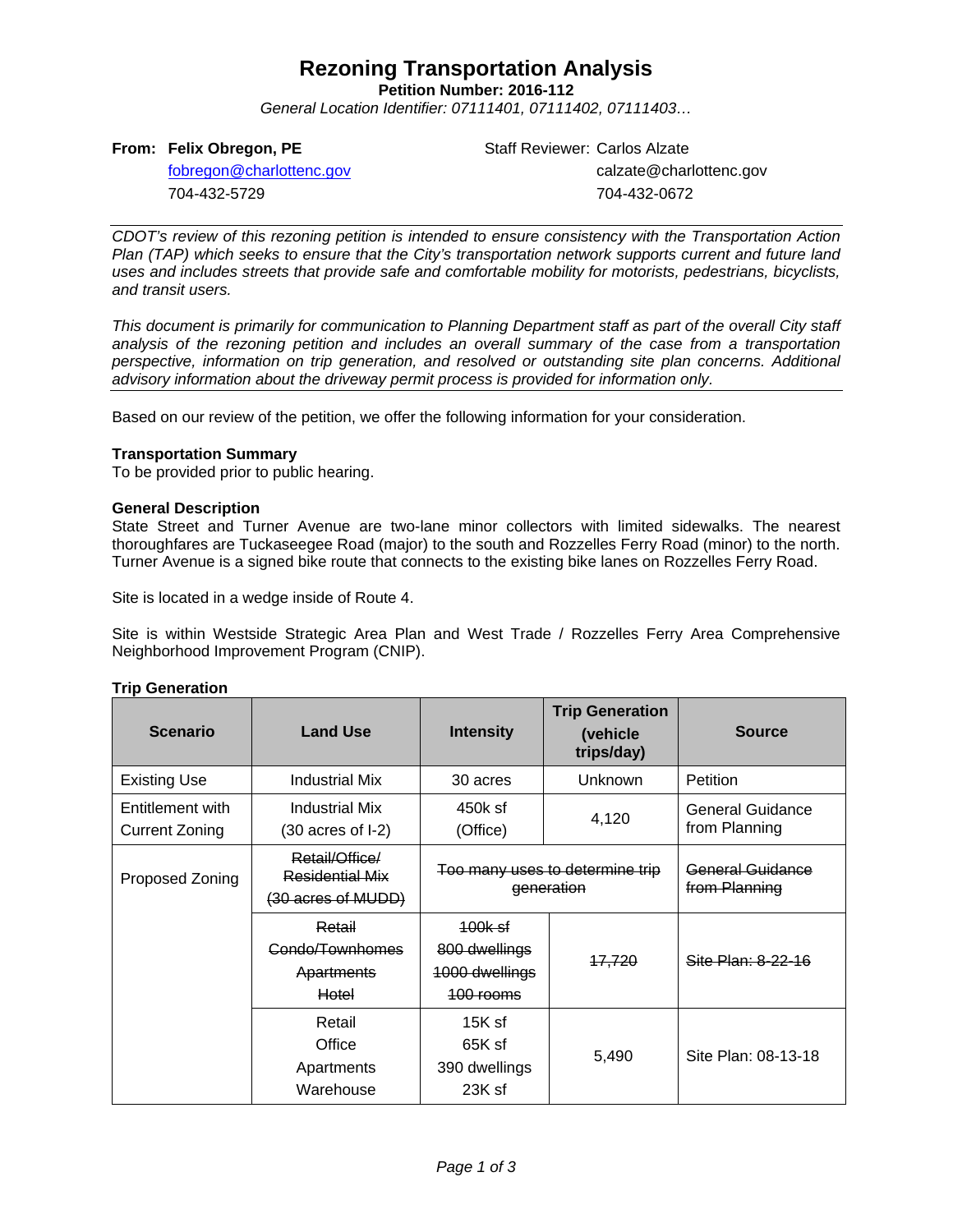## **Rezoning Transportation Analysis**

**Petition Number: 2016-112**

*General Location Identifier: 07111401, 07111402, 07111403…*

#### **Curbline**

The proposed zoning district has a setback measured from an existing or proposed future curbline. The location of the future curbline will be determined prior to public hearing.

#### **Resolved Issues**

N/A

#### **Outstanding Issues**

- 1. Based on the proposed land uses, a traffic impact study (TIS) is required. Contact CDOT staff reviewer for scoping. In particular, CDOT will be looking to define
	- a. Right of way reservation and/or implementation of envisioned streetscape and parallel greenway projects
	- b. Impact of and mitigation for additional vehicle trips generated by this site that may disturb the shared-use/multimodal character of the surrounding local streets (e.g. Turner Avenue, a signed bicycle route) thereby removing existing bicycle connectivity.
	- c. Turn lane and pedestrian crossing improvements at study intersections that lead directly to the site. It is anticipated that the current configuration of Turner Avenue at Rozzelles Ferry Road and at State Street are likely not adequate to support the development intensity of the proposed district.
- 2. The petitioner should revise the site plan to add "upon CDOT approval" to the end of transportation note (b) 4.
- 3. CDOT does not agree with a blanket deviation from MUDD-O streetscape provisions for existing structures (MUDD-O optional provisions note (a)) but can commit to considered case-by-case requests during the permitting phase. Without specific commitment to MUDD streetscape requirements along existing streets, reuse of existing buildings can preclude identified and committed streetscape projects.
- 4. CDOT does not agree with MUDD-O Optional Provision "d". Doors for proposed buildings cannot encroach into the sidewalk or pedestrian path.
- 5. The petitioner should revise the site plan to show the extension of Chamberlain Avenue to Stewart Avenue.
- 6. The petitioner should revise the site plan to show the extension of Stewart Avenue from Rozzelles Ferry Road to Chamberlain Avenue.
- 7. The petitioner should revise the site plan to reserve right of way and incorporate cross section features as appropriate for West Trade / Rozzelles Ferry Area Comprehensive Neighborhood Improvement Program (CNIP) identified projects adjacent to or within the site.
- 8. The petitioner should revise the site plan to show all internal streets as public. Furthermore, the petitioner should provide an internal street network that supports the proposed development and increased intensity. CDOT does not think the proposed network can support the development in its current form.

#### **Advisory Information**

The following are requirements of the developer that must be satisfied prior to driveway permit approval. We recommend that the petitioner reflect these on the rezoning plan as-appropriate.

1. According to the City of Charlotte's Driveway Regulations, CDOT has the authority to regulate/approve all private street/driveway and public street connections to the right-of-way of a street under the regulatory jurisdiction of the City of Charlotte.